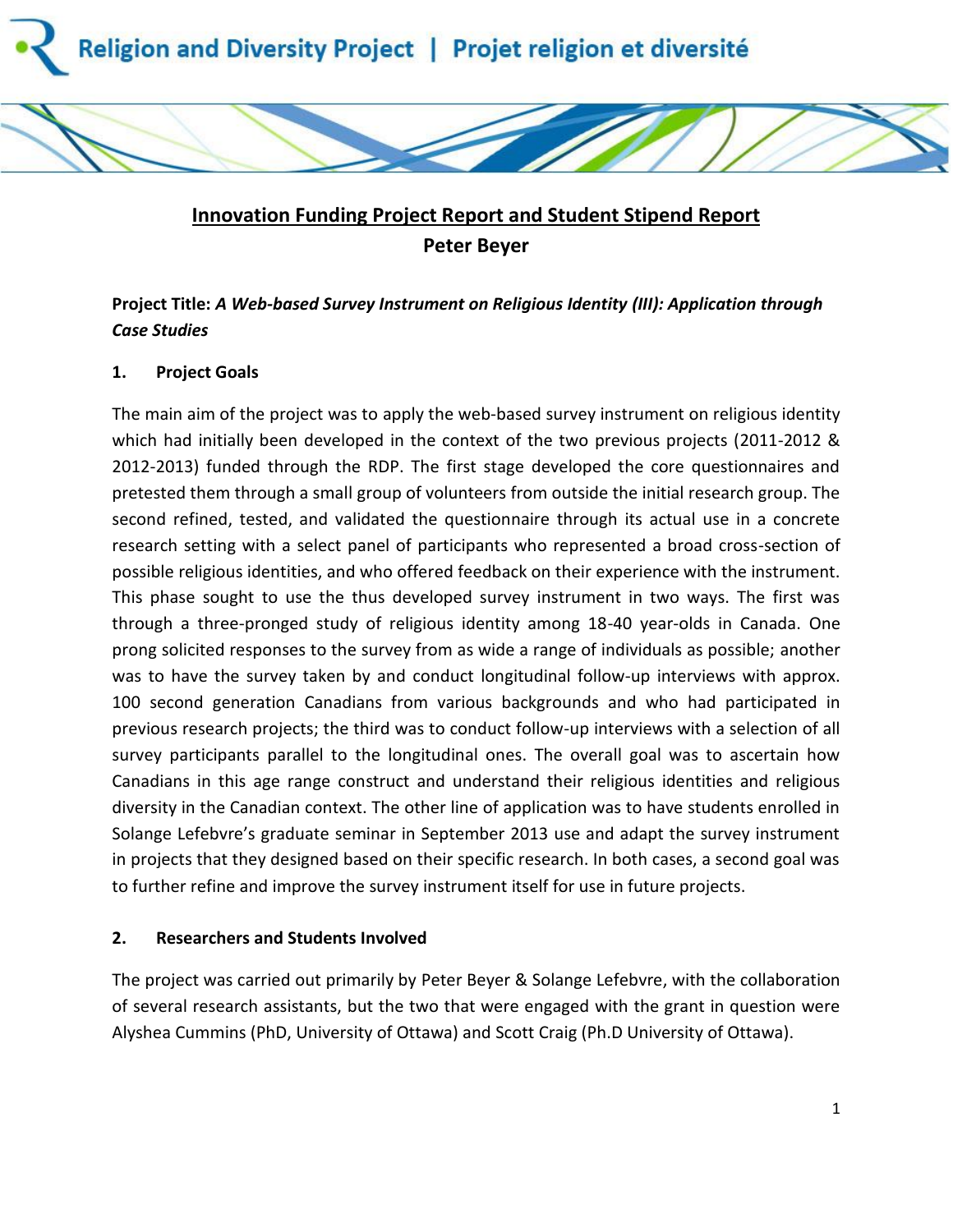

#### **3. Rationale**

The primary question of reference for Strand 1 research asks how different groups, agencies, and institutions in Canada construct and understand religious identity and religious diversity. Given the relational nature of such identities in a context of presumed religious plurality, carriers of religious identity can be expected always to understand their own identity both in terms of its own unique characteristics, and in contrast to other formally homologous religious identities. Such identity constructions can therefore be expected to vary from religious group to religious group and from individual to individual, but also show certain similarities as 'differences within identity'. Researching religious identity constructions therefore requires methods that take this into account, that allow the measurement of how different religious identities are constructed 'identically' – or not. The survey instrument was designed to contribute to the possibility of such measurement, and the qualitative interviews (along with qualitative questions on the survey itself) were designed to provide depth insight into how and why those identities are constructed in the way that they are.

#### **4. Methods**

The primary case study for this project adopted the methods already outlined. The survey instrument, in its revised and refined format was launched in February 2014. Recruitment to the survey was accomplished primarily through engaging the cooperation of RDP team members and members of the Canadian Society for the Study of Religion, who were asked to distribute the recruitment text in such ways as they could. Social media, above all Facebook, were used to solicit participation from a wide variety of Facebook groups. Since a previous project had already composed the list of longitudinal participants, these were solicited for interviews and for taking the survey. The survey contained a question asking if respondents would be willing to be contacted for a follow-up interview, and through the responses to this question a list of potential interviewees was contacted and recruited. The results are to be transcribed and analyzed through a variety of techniques and using a variety of software.

#### **5. Ethics, permissions**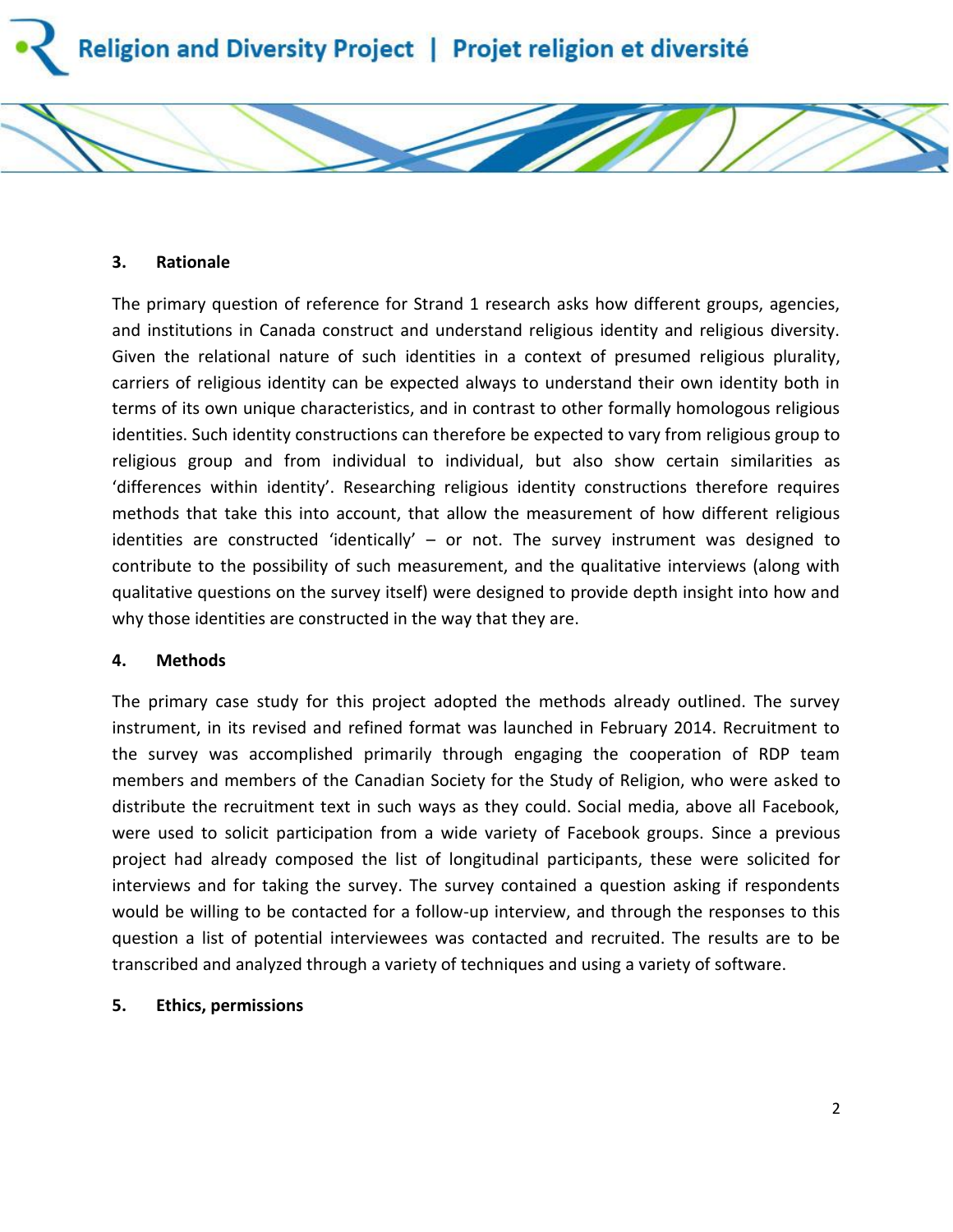



### **6. Summary of Activities**

At the time of this report, the project was still in the data gathering stages, with some preliminary analysis having been carried out and two preliminary reports in the process of preparation for delivery as papers at two conferences in the fall of 2014. As of the end of the 2013-2014 period, however, the survey had received 695 useable responses, of which 617 were in the target age range of 18-45 (it was decided to extend the target age range by five years). Although recruitment for the survey is ongoing, these 617 responses are being analyzed and will form a basis for the outputs discussed below. Recruitment for the longitudinal and followup interviews has proven to be more difficult, first efforts in the spring of 2014 yielding only a handful of interviews. Recruitment for interviews was started again to coincide with the beginning of the school year and is ongoing.

#### **7. Provisional Findings**

Although it is too early to speak about solid findings, analysis of the survey results provisionally confirms three conclusions relevant to the purpose of the study: 1) the fact that most people in Canada will mostly identify as either belonging to a single religion or not belonging to any (the religious 'nones') by itself tells us very little about how they actually conduct their religious lives, with one or two exceptions. 2) Variable religious identity construction does nonetheless appear to follow certain patterns which we are now identifying by constructing heuristic 'religious identity profiles' that appear to emerge from analysis of the data. 3) In spite of these two findings, the overwhelmingly dominant way of understanding religious diversity in Canada is in terms of 'religions' and the 'world religions' in particular.

## **8. Outputs**

One main output is that the survey instrument itself appears to have been highly effective in capturing much of the variety in religious identity construction that exists in the Canadian population. It is an effective instrument that can in all likelihood be used effectively in subsequent research projects, whether within the context of the RDP or not. Two other outputs, already mentioned, are also emerging from the project at the time of this report. One